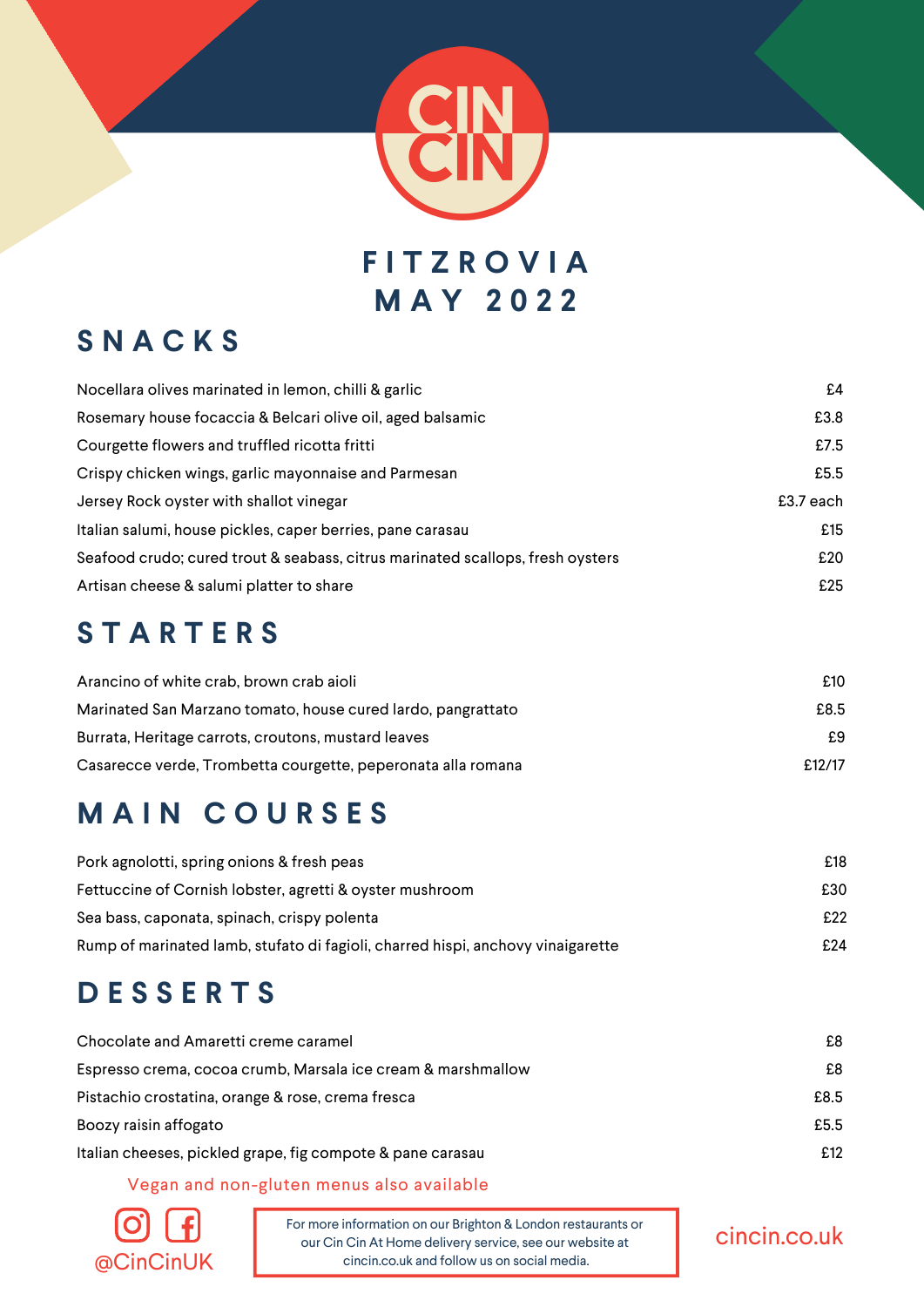

## **A P E R I T I V I**

| Marco Polo- Cin Cin infused vodka, vermouth topped with ginger ale                 | £11 |
|------------------------------------------------------------------------------------|-----|
| Paper Plane - Rye whiskey, Montenegro and Aperol                                   | £9  |
| Reverse Manhattan - Regal Rogue red vermouth, Lot 40 rye, Luxardo sour cherry gin  | £11 |
| Black cherries Espresso Martini- Vodka, coffee and cherry liqueur                  | £11 |
| Cin Cin Negroni - Campari, Regal Rogue rose vermouth, Panarea gin, rhubarb bitters | £10 |
| Aperol Spritz - classic Aperol with Prosecco topped with Fever Tree soda           | £9  |

## **S P A R K L I N G**

| Prosecco Col Fondo 'Fidora' - unfiltered, citrus fruits notes and bright acidity     | £7.5 |
|--------------------------------------------------------------------------------------|------|
| Paltrinieri 'Radice', Emilia Romagna - crunchy Lambrusco with a light sherbet finish | £10  |

## **B E E R S**

| Italian lager 5%              | £6   |
|-------------------------------|------|
| Unbarred Casual pale ale 4.5% | £6.5 |
| Lucky Saint lager 0.5%        | £6   |

## **T O F I N I S H**

| Sammontana Vin Santo, Montelupo 2011 DOC, Toscana (50ml)                   | £7.5 |
|----------------------------------------------------------------------------|------|
| Selection of Italian amaro digestivi -                                     |      |
| Cynar, Averna, Fernet-Branca, Montenegro, Vecchio Amaro del Capo, Amaretto | £8.5 |
| Homemade Cin Cin Limoncello                                                | £6.5 |
| Coffee & Teas - Red Roaster espresso/macchiato or Camellios tea            | £2.5 |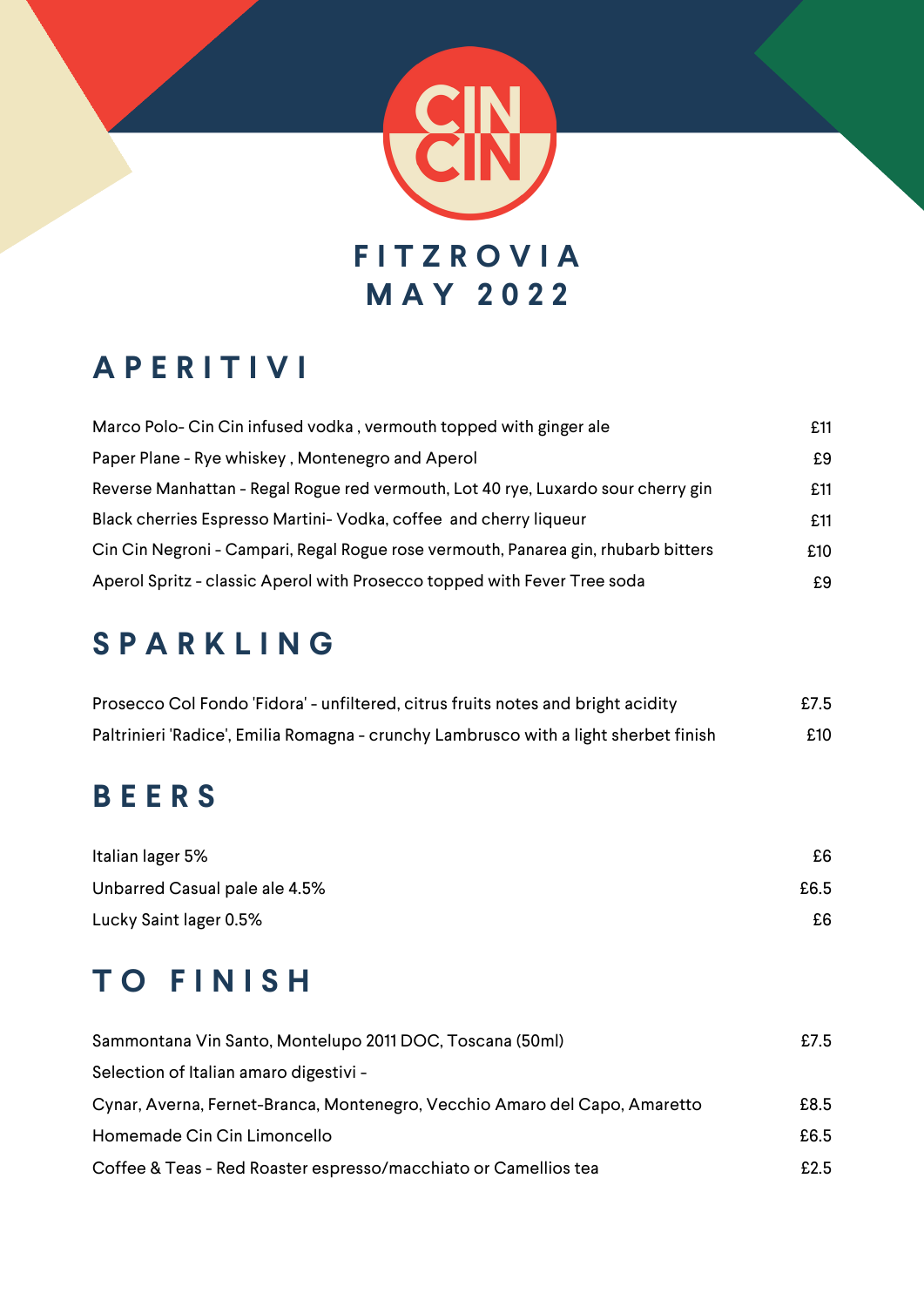

## **C H E F ' S M E N U M A Y 2 0 2 2**

#### 5 C O U R S E S | £ 4 8 P E R P E R S O N WINE FLIGHT I £35 PER PERSON

Amuse bouche

Paltrinieri, 'Radice' Lambrusco, Emilia Romagna (125ml)

\*\*\*

Porcini sfogliatella

\*\*\*

Rabbit croquette, pesto emulsion

Cicognola, Barbera Bianca, Lombardia (100ml)

\*\*\*

Fettuccine of Cornish lobster, agretti & oyster mushroom

Ca' Lojera Lugana, Lombardia (100ml)

\*\*\*

Rump of marinated lamb, stufato di fagioli, charred hispi, anchovy vinaigrette

Bussola Valpolicella Ripasso Superiore (100ml)

\*\*\*

Limoncello and basil sorbet

\*\*\*

Dark and white chocolate cremoso, macerated strawberries

Limoncello (50ml)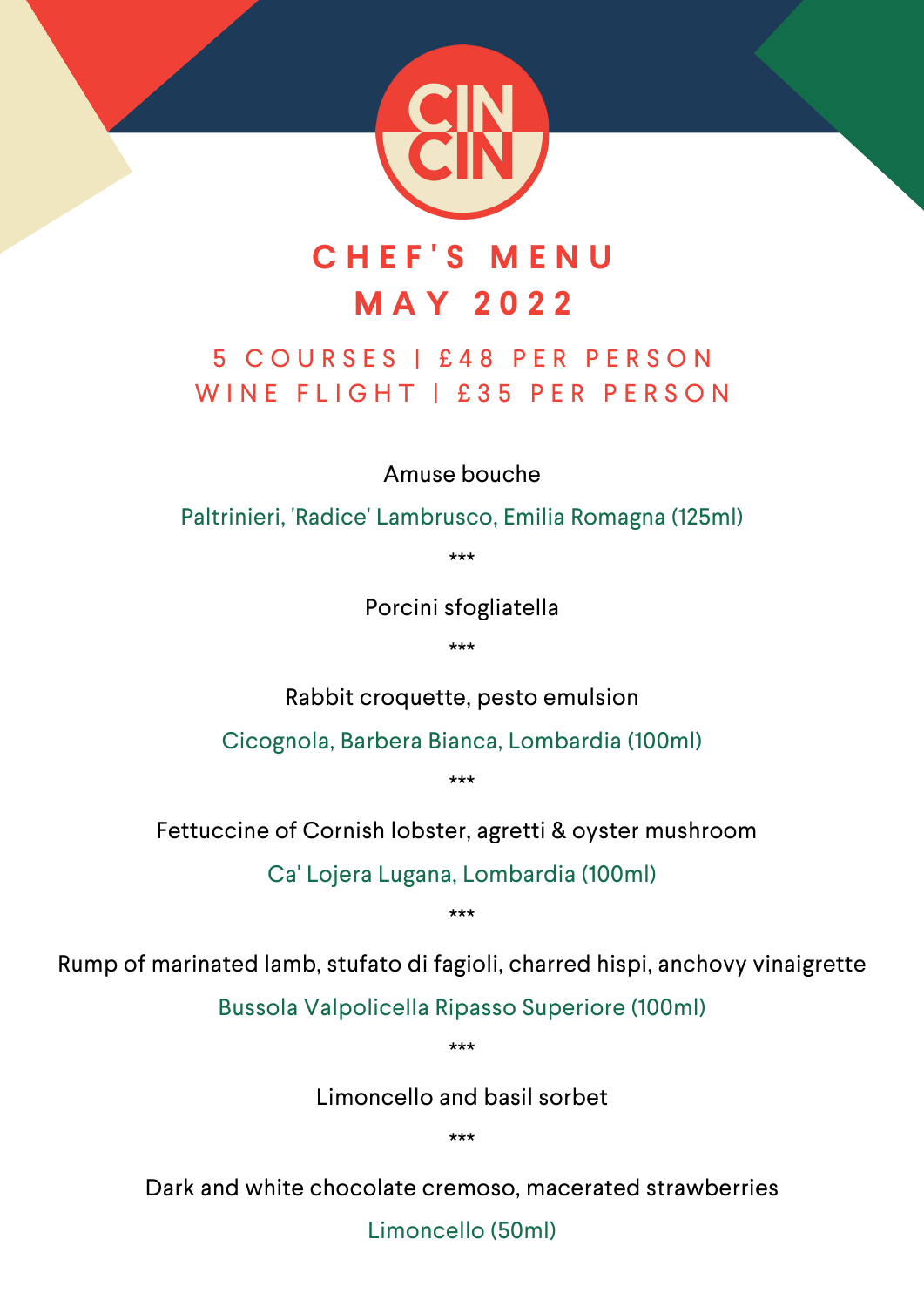

# **V E G E T A R I A N C H E F ' S M E N U M A Y 2 0 2 2**

#### 5 C O U R S E S | £ 4 8 P E R P E R S O N WINE FLIGHT | £35 PER PERSON

Amuse bouche

Paltrinieri, 'Radice' Lambrusco, Emilia Romagna (125ml)

\*\*\*

Porcini sfogliatella

\*\*\*

Burrata, Heritage carrots, croutons, mustard leaves

Cicognola, Barbera Bianca, Lombardia (100ml)

\*\*\*

Fettucine, Trombetta courgette, passata calabrese, pangrattato

Ca' Lojera Lugana, Lombardia (100ml)

\*\*\*

Risotto of mushroom, pea & Tropea onion

Bussola Valpolicella Ripasso Superiore (100ml)

\*\*\*

Limoncello and basil sorbet

\*\*\*

Dark and white chocolate cremoso, macerated strawberries

Limoncello (50ml)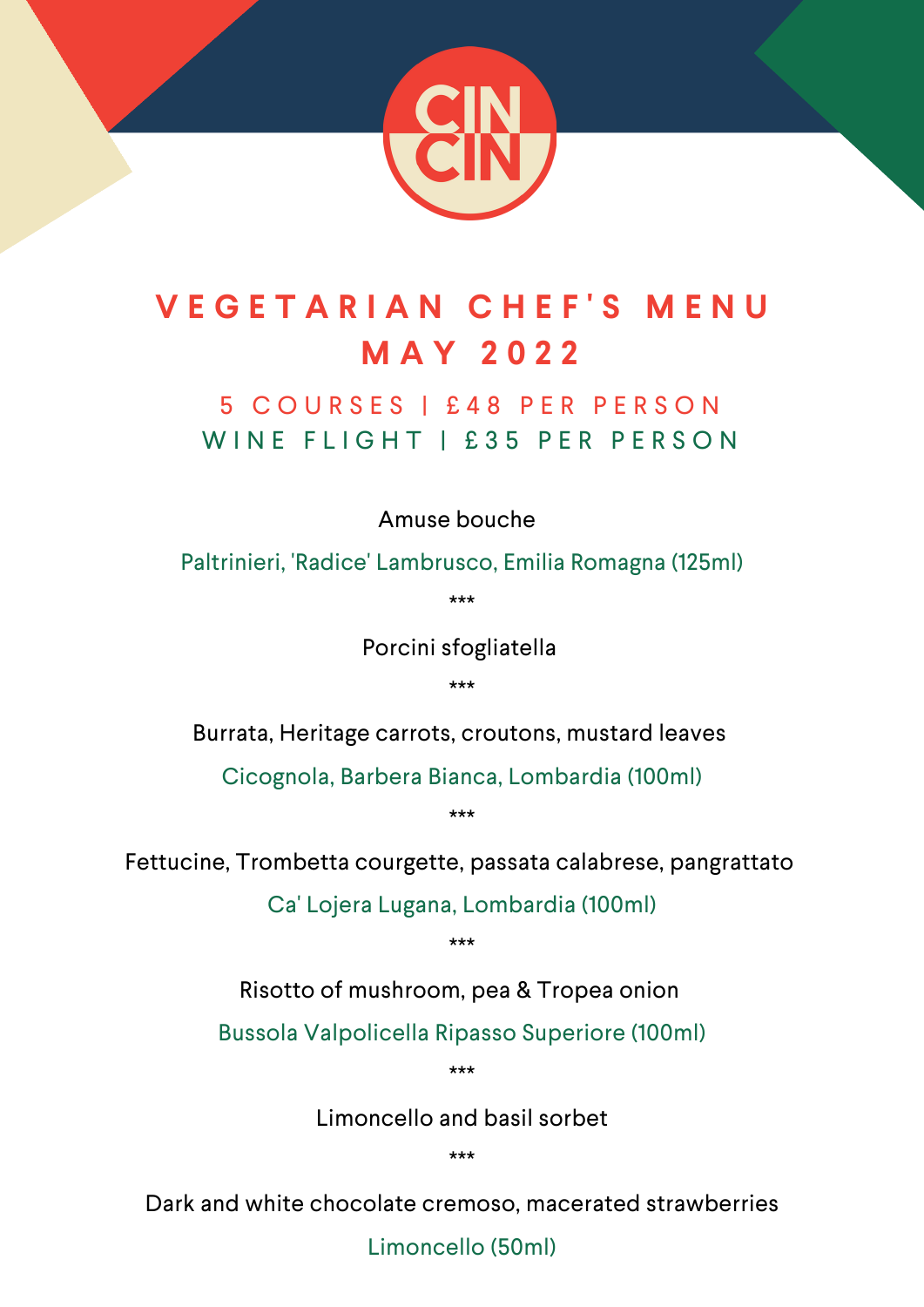

## **N O N G L U T E N M E N U M A Y 2 0 2 2**

### **T O S T A R T**

Nocellara olives marinated in lemon, chilli & garlic - £4 Courgette flowers and truffled ricotta fritti - £7.5

## **S M A L L P L A T E S**

Arancino of white crab, brown crab aioli - £10 Marinated San Marzano tomato, house cured lardo - £8.5 Burrata, Heritage carrots, mustard leaves - £9

## **M A I N S**

Rump of marinated lamb, stufato di fagioli, charred hispi, anchovy vinaigrette - £24 Sea bass, caponata, spinach, crispy polenta - £22 Risotto of Cornish lobster, agretti - £30

## **D E S S E R T S**

Chocolate and Amaretti creme caramel £8 Boozy raisin affogato - £5.5 Italian cheeses, pickled grapes, fig compote - £12